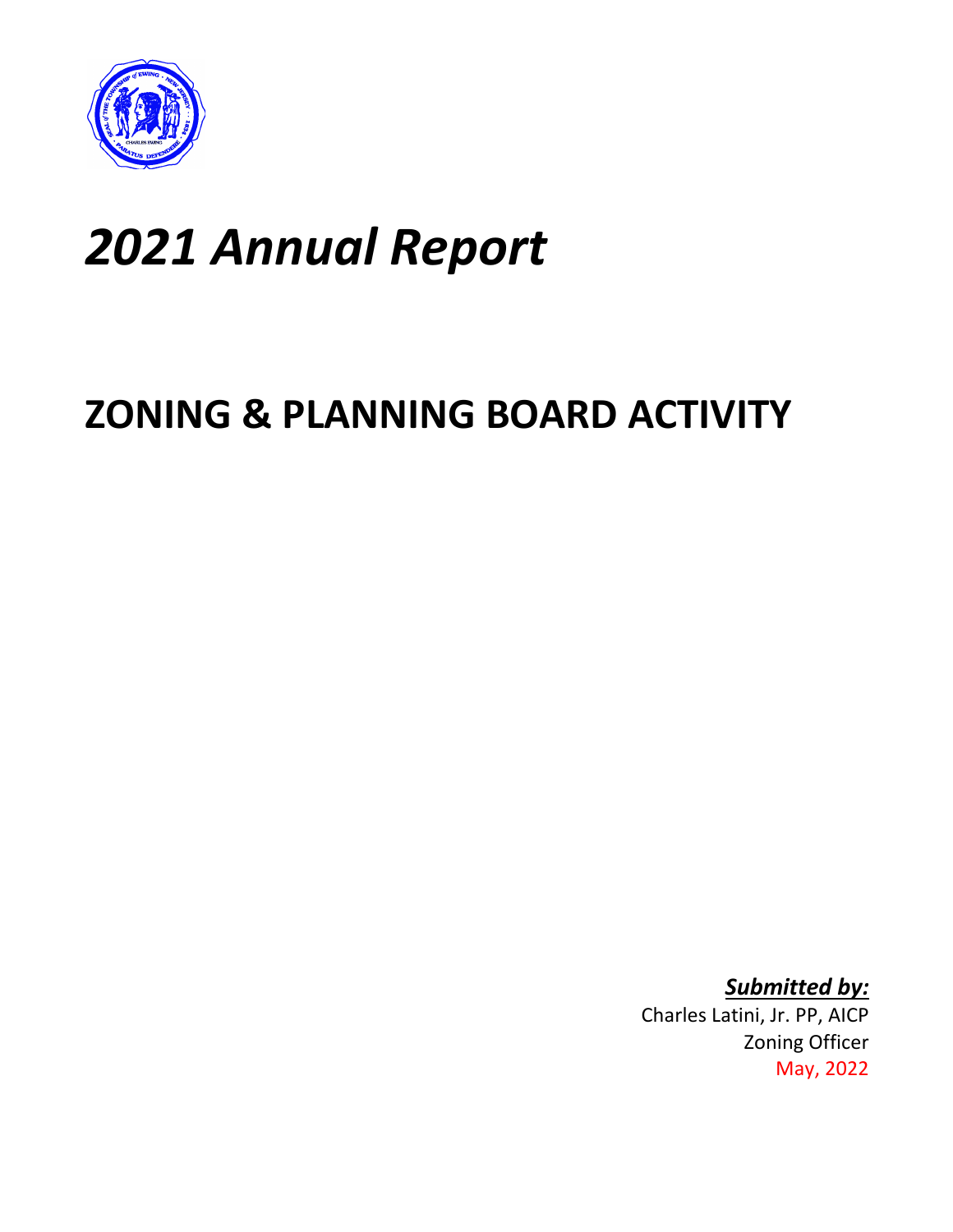

## **TABLE OF CONTENTS**

| TOTALS OF ZONING AND PLANNING BOARD APPLICATIONS                            | PAGE 1            |
|-----------------------------------------------------------------------------|-------------------|
|                                                                             |                   |
| <b>SUMMARY</b>                                                              | PAGE 2            |
|                                                                             |                   |
| SUMMARY OF ZONING BOARD USE VARIANCE APPLICATIONS                           | PAGE <sub>3</sub> |
|                                                                             |                   |
| <b>SUMMARY OF ZONING BOARD BULK VARIANCE APPLICATIONS</b>                   | <b>PAGE 4</b>     |
|                                                                             |                   |
| SUMMARY OF ZONING BOARD SITE PLAN APPLICATIONS                              | <b>PAGE 7</b>     |
|                                                                             |                   |
| SUMMARY OF PLANNING BOARD BULK VARIANCE APPLICATIONS                        | PAGE 8            |
|                                                                             |                   |
| SUMMARY OF PLANNING BOARD SUBDIVISION AND/OR LOT CONSOLIDATION APPLICATIONS | <b>PAGE 10</b>    |
|                                                                             |                   |
| SUMMARY OF PLANNING BOARD SITE PLAN APPLICATIONS                            | PAGE 11           |
|                                                                             |                   |
| SUMMARY OF COURTESY REVIEWS/DISCUSSIONS/PRESENTATIONS                       | PAGE 13           |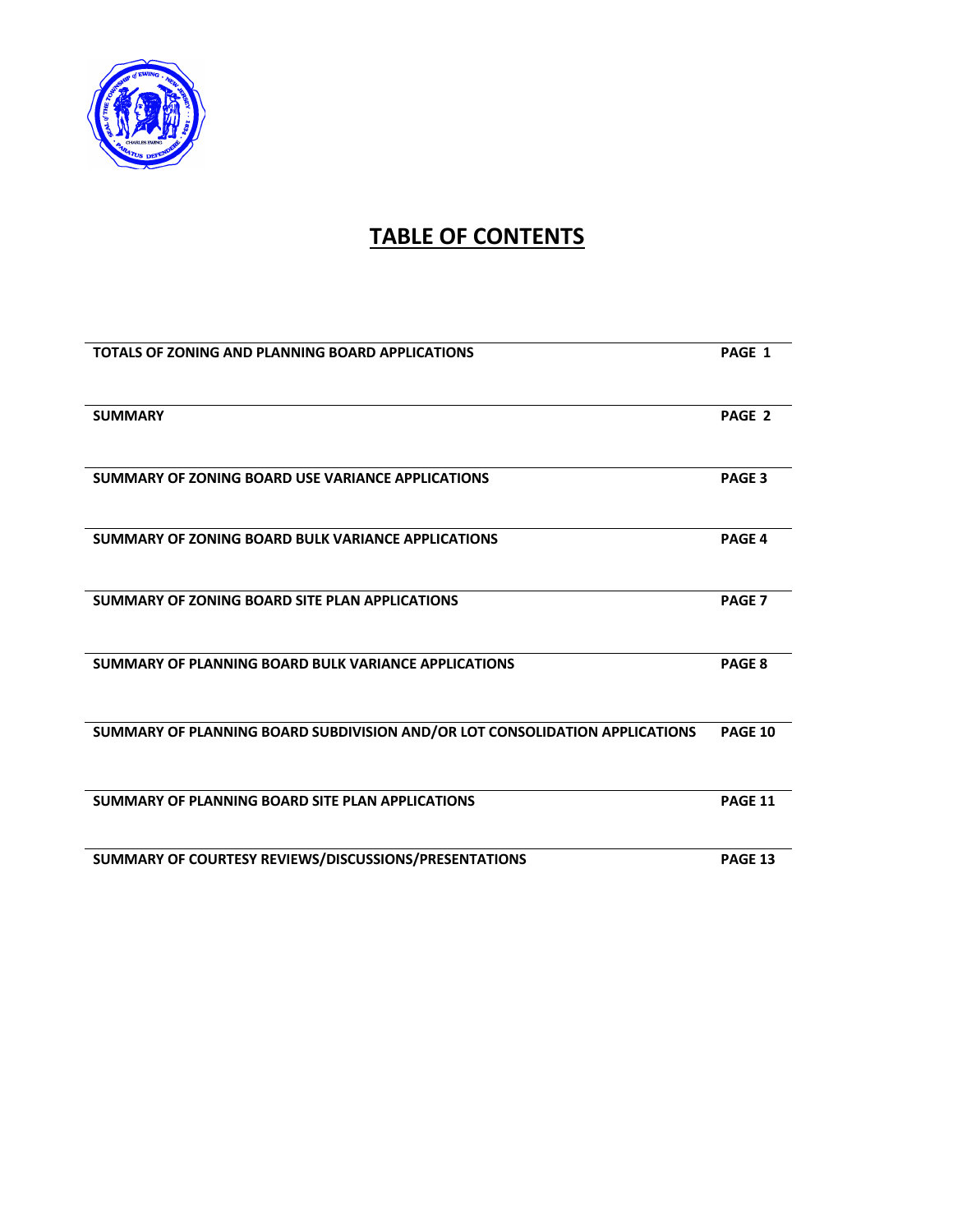### **ZONING BOARD**

Total number of Applications before Zoning Board in 2021 - 7 Number of applications requesting use variances - 1 Number of applications requesting bulk variances - 6 Number of applications requesting site plan approval - 1 Number of courtesy reviews/discussions/presentations - 1

### **PLANNING BOARD**

Total Number of Applications before Planning Board in 2021 - 5 Number of applications requesting bulk variances or waivers - 4 Number of applications requesting subdivisions and/or lot consolidations - 3 Number of applications requesting site plan approval - 4 Number of courtesy reviews/discussions/presentations - 7

### **SITE REVIEW**

Total number of applicants heard at Site Review in 2021– approximately 21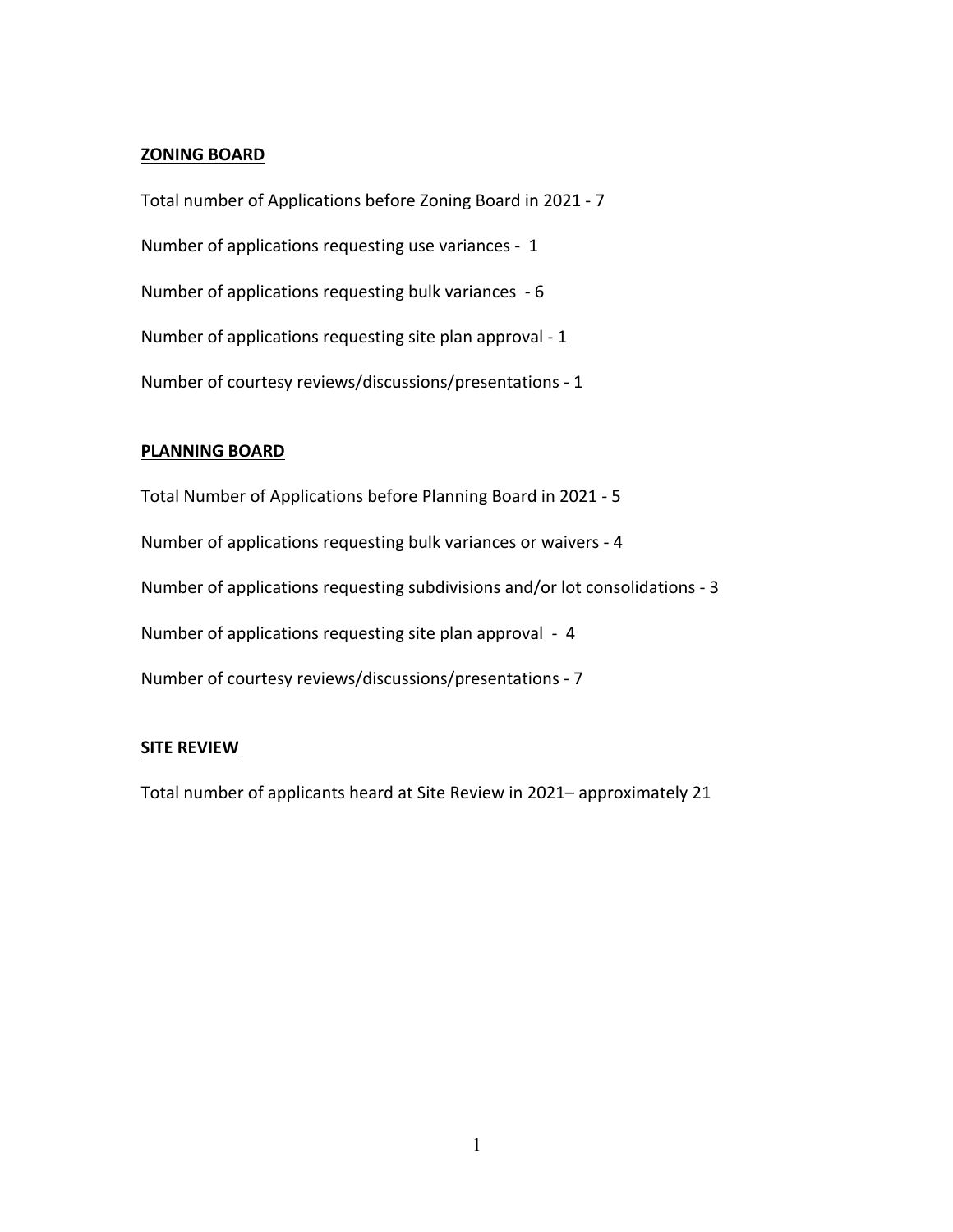

### **Summary**

This report provides a synopsis of the Planning and Zoning Board activities over the last year. The applications summarized herein provide a glimpse as to the potential issues that may occur upon strict application of the rules within the Township's land Development Ordinance.

In accordance with *New Jersey Land Use Law section 40:55D-70.1 "The board of adjustment shall, at least once per year, review its decisions on applications and appeals for variances and prepare and adopt by resolution a report of its findings on zoning ordinance provisions which were the subject of variance request and its recommendations for zoning ordinance amendment or revisions, if any. The board of adjustment shall send copies of the report and resolution to the governing body and planning board".*

Accordingly, the issues the Planning Board should consider exploring, by plan and/or ordinance based on this report, are as follows. Some of these issues remain from the prior year's analysis.

**Single-family Residential –** The Township continues to evaluate its housing zoning in consideration of collegiate housing pressures. Zoning variances for floor area were prevalent in 2020.

Zoning around the **Airport** continues to be a concern as warehousing pressures continue to mount.

**Initial Escrows** for smaller variance projects continue to be an issue. The nature of these applications does not warrant big reviews, but with three professionals reviewing beforehand and the board proceedings, the fees and their application fees potentially hurt the everyday taxpayer. The Township should continue to explore ways to streamline the review process for the everyday homeowner.

Pressures on all the Township's **Industrial zones** continue. Whitehead Road was discussed previously in 2016, but the nature of areas off of Ewingville Road (Walters, Commerce, Winterwood Aves), these areas have the bulk standards coupled with poor lot configurations that make development without variance difficult.

**Enforcement –** Code enforcement, property maintenance and the Township's successes thereof, are directly related to the marketability of future investment opportunities and ultimately the Township's success. The Township should continue to work on these issues hand-in-hand between police, code enforcement, real estate investors and college representatives to address conditions.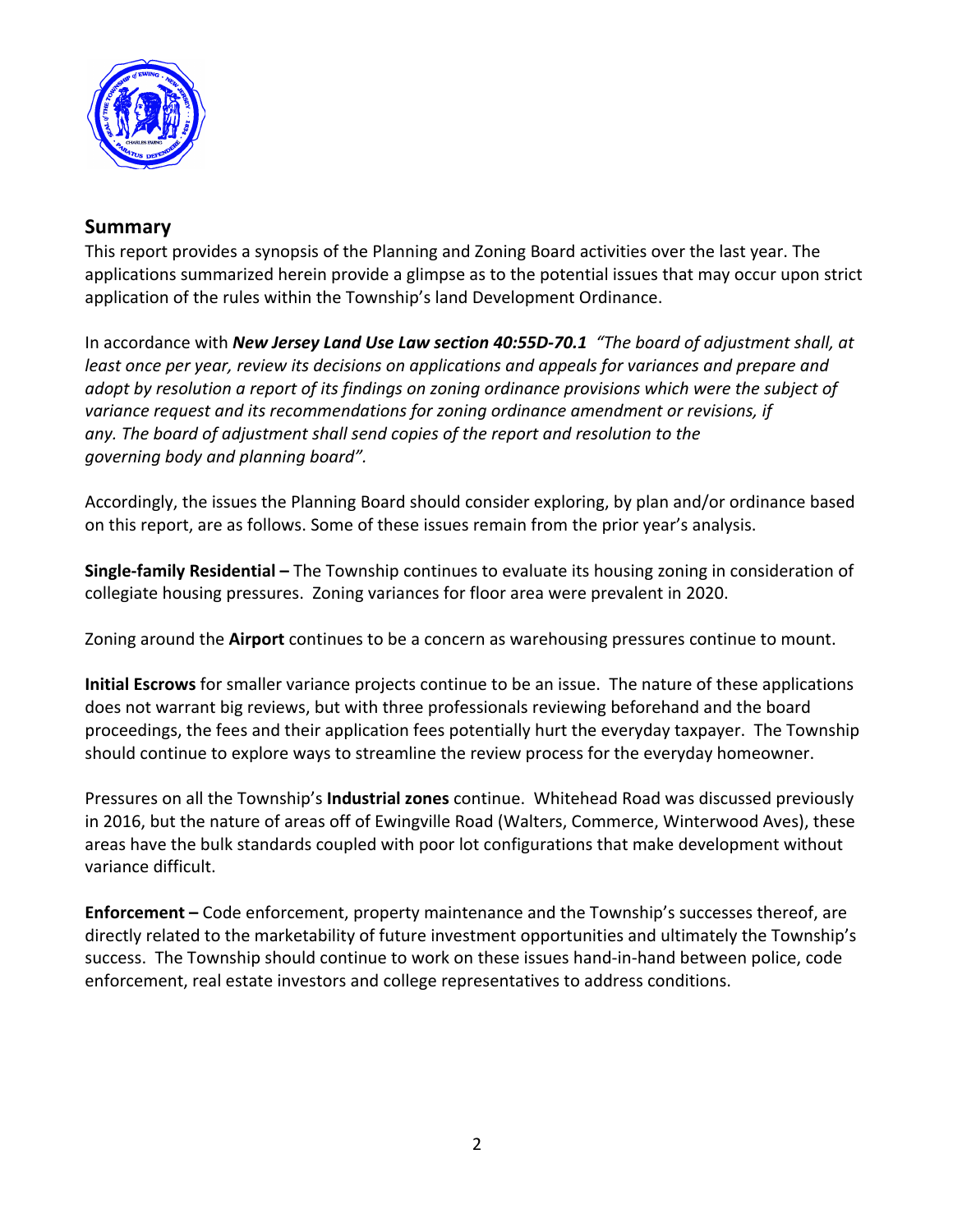

### **USE VARIANCE APPLICATIONS BEFORE ZONING BOARD IN 2021**

### **APPLICANT: DESCRIPTION: DETERMINATIONS:**

Sanocki Enterprises, LLC 1901 Pennington Road Block 246, Lot 9 Zone R-1 App. #ZBA-21-005 App. Fee - \$300.00 Escrow posted - \$4,000.00

Applicant requested Use variance approval and floor area ratio ("FAR") relief pursuant to NJSA 40:55D-70.d.(1) and (4) respectively to demolish existing structures and build a two-story student dormitory with basement totaling approximately 6,944 square feet. The building will consist of (17) single occupancy bedrooms with 8.5 bathrooms, kitchen-dining area, living room, laundry, common area and 18 parking spaces. Applicant will thereafter submit a subsequent application for preliminary and final site plan approval and any and all required variances and design waivers.

Board denied on 10/21/21.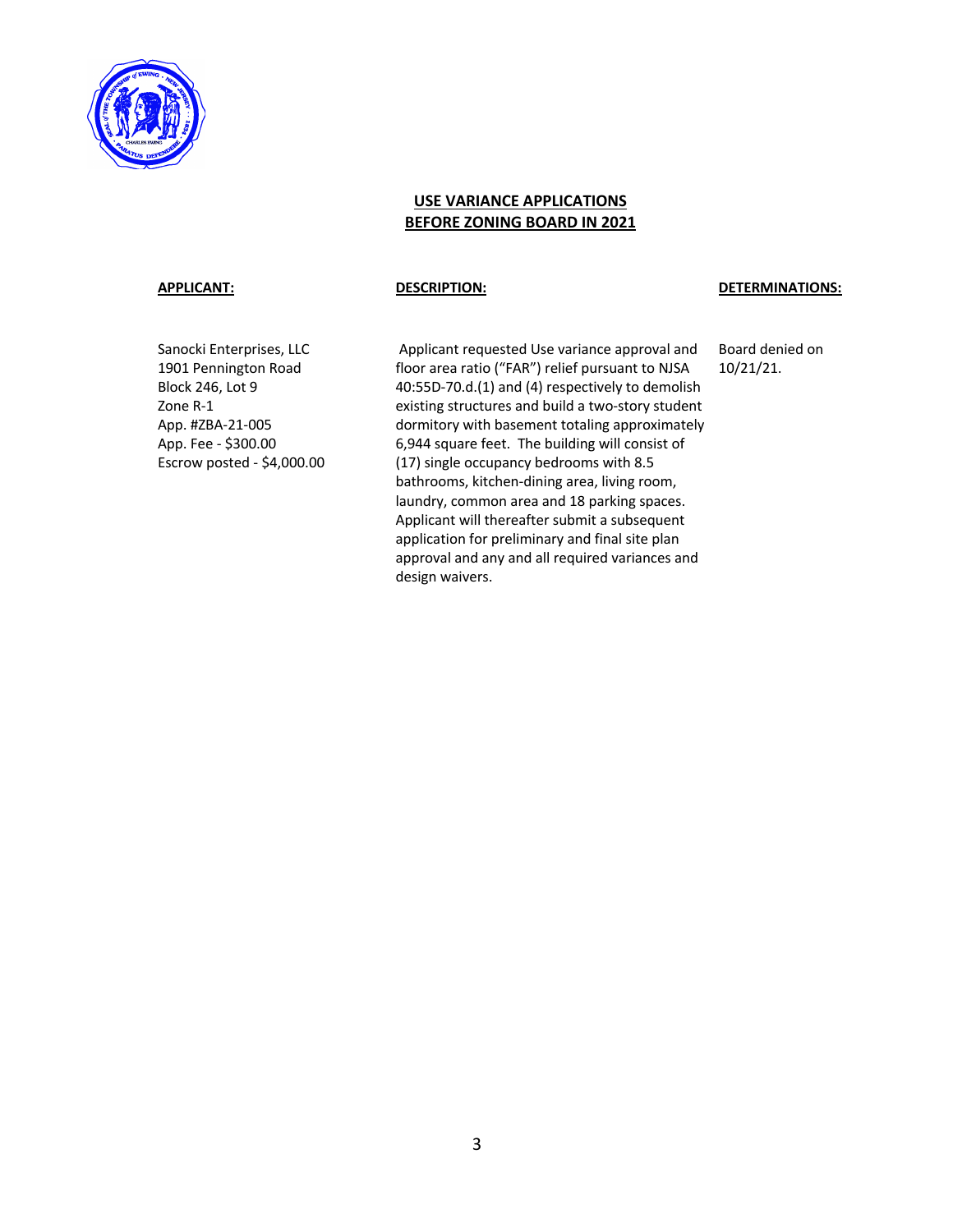

### **BULK VARIANCE APPLICATIONS BEFORE ZONING BOARD IN 2021**

BN Zone

Ewing Properties, LLC 1602 Pennington Road Block 141, Lots 9 & 10

App. #ZBA-20-003

App. & Escrow Fees –all fees paid in 2020 prior to 9/17/20 hearing where it was determined that

Use variance at that time.

applicant would only be requesting Applicant requested preliminary and final site plan Board approved with approval with **variances** for reduced setback to remove an existing Office/Residential Structure and for construction of a new ten (10) unit multifamily residential structure. Applicant also requested any other variances or waivers deemed necessary by the Board. Applicant was before Zoning Board of Adjustment on 9/17/2020 and requested and was approved for use variance to permit the use. NOTE: Applicant had modified plan since last

submission to reduce it to ten (10) units with conforming parking.

### **APPLICANT: DESCRIPTION: DETERMINATIONS:**

conditions on 3/18/21.

Board approved with conditions on 3/18/21.

Board approved with conditions on 3/18/21.

Habitat for Humanity of Burlington and Mercer Counties 129 Glendale Drive Block 440, Lot 216 R-2 Zone App. #ZBA-21-001 App. Fee - \$250.00 Escrow Posted - \$2,500.00

Applicant requested **variances** to permit lot width of 60 feet (80 feet required), lot frontage of 60 feet (80 feet required), lot depth of 100 feet (110 feet required), front yard setback of 30 feet (40 feet required), lot area of 6,000 square feet (10,000 square feet required) to build affordable housing in the form of a single family dwelling on an existing non-conforming lot. Applicant also requested any other variances or waivers deemed necessary by the Board.

Amitkumar Shah 1562 Parkside Avenue Block 93, Lot 2 R-2 Zone App. #ZBA-20-007 App. Fee - \$500.00 Escrow posted - \$2,500.00 On October 15, 2020 as memorialized by resolution 2020-ZB-08 on November 19, 2020, applicant was granted approval of a  $d(1)$  use variance to permit conversion of former retail boutique store on first floor of existing structure located at 1562 Parkside Avenue, Block 93, Lot 2, into 2-bedroom apartment. In addition, the applicant was granted bulk variance relief to permit a maximum impervious surface ratio of 54.01% where a maximum impervious surface ratio of 26% is permitted in the R-2 Residential District, minimum lot area, where 10,000 square feet is required and 5,241.8 square feet exists, minimum lot width, where 80' is required and 65' exists, minimum lot depth, where 100' is required and 43' exists, minimum front yard,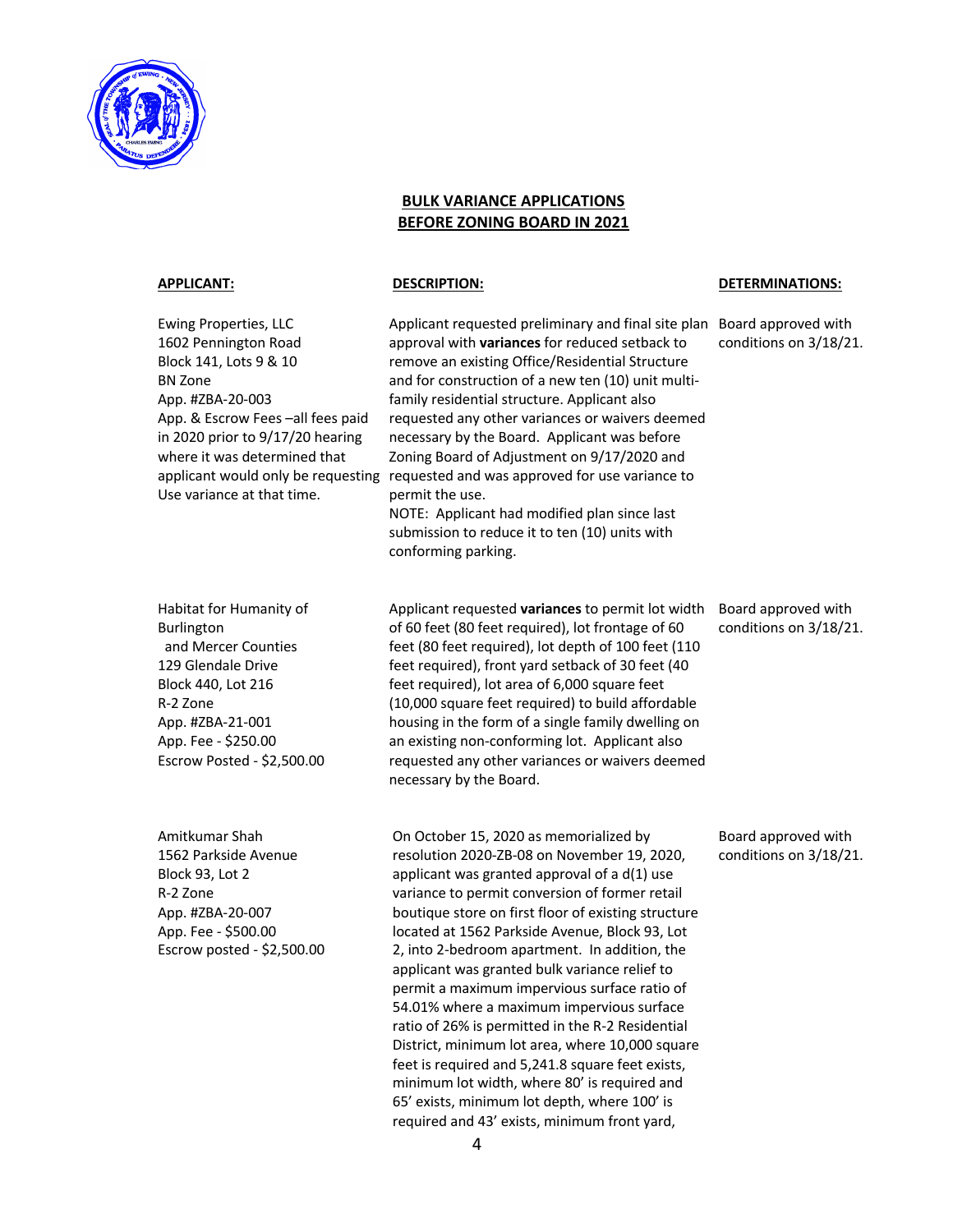

where 40' is required and 38.6' exists, minimum side yard, where 10' is required and 4.5' exists, minimum rear yard, where 35' is required and 0.2' exists and maximum floor area ratio, where 1,236 is the maximum permitted and 1,624 square feet exists. As part of the Board's consideration of the matter, a Concept Plan was reviewed, and certain areas of pavement were shown as being removed and curb and sidewalk was proposed to be installed along the frontage of Parkside Avenue in accordance with standards set forth by the County of Mercer. On 3/18/2021, the applicant formally requested the Board reconsider the condition of its approval requiring the removal of certain areas of pavement shown on the Concept Plan, increasing the impervious coverage on the site to a total of 61.28% versus the 54.01% approved, although 75.75% exists. The applicant also requested that curb and sidewalk not be required to be installed, but rather the existing paved area which currently exists be allowed to remain and continue to act as sidewalk across the site. Applicant also requested any other variances or waivers deemed necessary by the Board.

David & Melissa Zygmund

Applicant requested **variance** for 6 foot high fence on corner lot where maximum height permitted is only 4 feet. Applicant also requested any other variances or waivers deemed necessary by the Board.

Board approved with conditions on 4/15/21.

80 Louisiana Avenue Block 156, Lots 1 & 2 R-2 Zone App. #ZBA-21-002 App. Fee - \$100.00 Escrow posted - \$1,000.00

2152 Pennington Road Block 223.04, Lots 11 & 12

App. #ZBA-21-003 App. Fee - \$100.00 Escrow posted - \$1,000.00

Paul Liucci

R-1 Zone

Applicant sought **variance** to construct a 704 sq. ft. or 22 ft. x 32 ft. garage within the front yard setback. Proposal indicates garage to be placed 16 ft. from the property line whereby 50 ft. is required. Other variances included fence 6 ft. high where maximum 4 ft. is permitted, garage height of 19 ft. where 15 ft. is maximum and accessory building coverage of 1304 sq. ft. where 1173 sq. ft. is maximum permitted. Applicant also requested any other variances or waivers deemed necessary by

Board approved with conditions on 4/15/21.

the Board.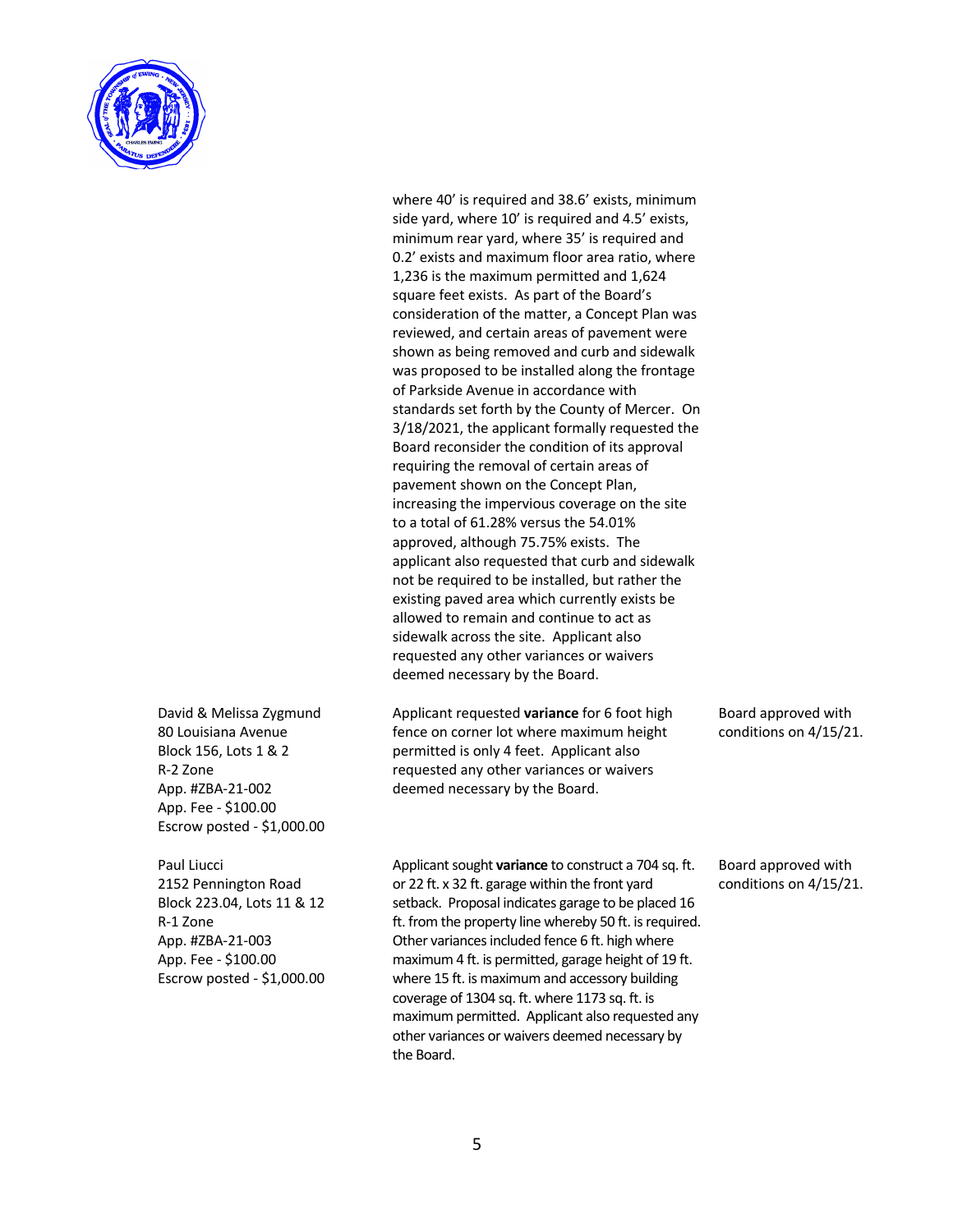

Sanocki Enterprises, LLC 1871 Pennington Road Block 259, Lot 19 Zone R-2 App. #ZBA-21-004 App. Fee - \$250.00 Escrow posted - \$4,000.00

Applicant requested **variance** for 6 inch x 10 foot sign above front door. Sign is 5 square feet in area and only 2 square feet is permitted. Applicant also requested any other variances or waivers deemed necessary by the Board.

Board approved with conditions on 7/15/21.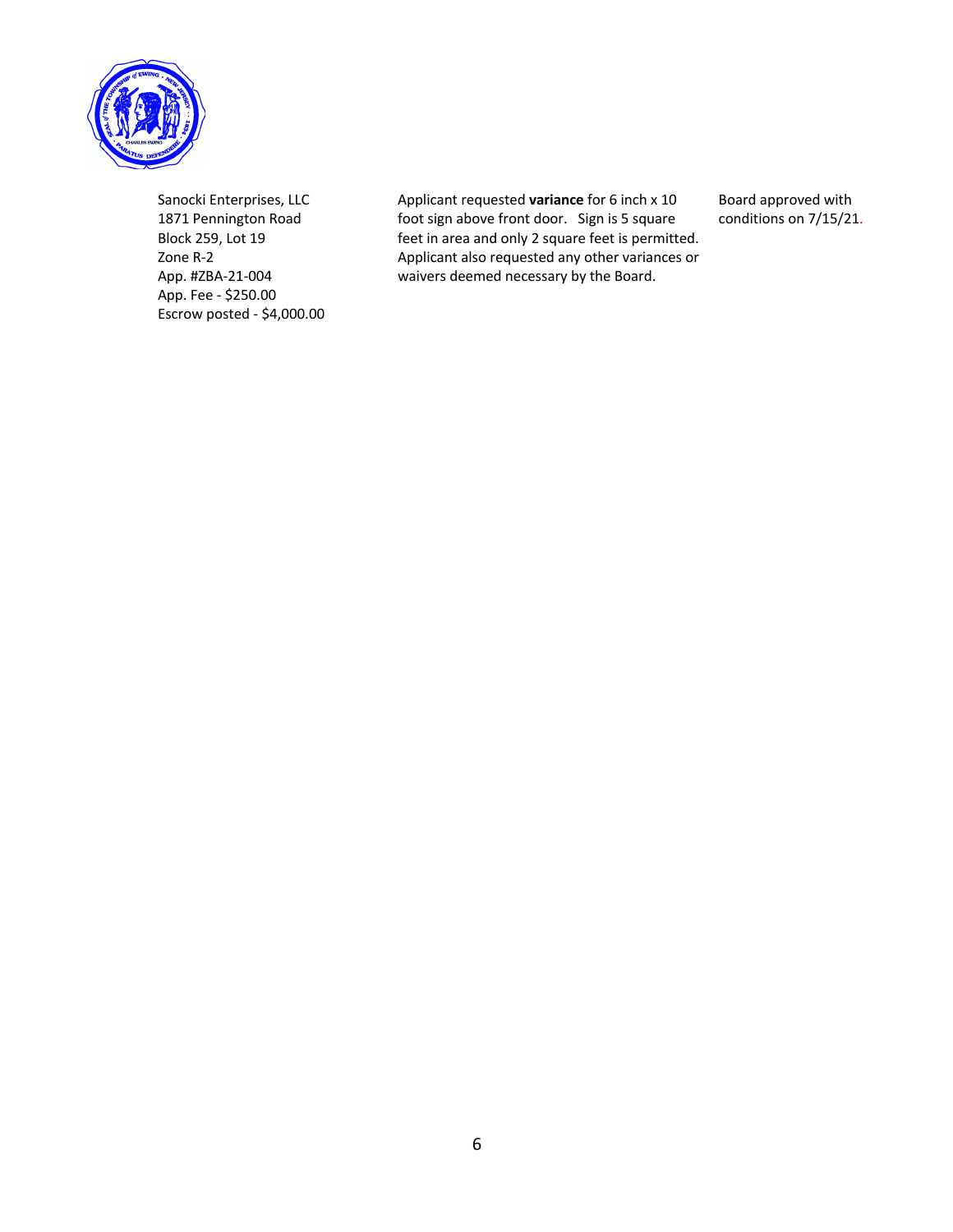

### **SITE PLAN APPLICATIONS BEFORE ZONING BOARD IN 2021**

Ewing Properties, LLC 1602 Pennington Road Block 141, Lots 9 & 10 BN Zone App. #ZBA-20-003 App. & Escrow Fees –all fees paid in 2020 prior to 9/17/20 hearing where it was determined that applicant would only be requesting Use variance at that time.

Applicant requested **preliminary and final site plan** approval with variances for reduced setback to remove an existing Office/Residential Structure and for construction of a new ten (10) unit multi-family residential structure. Applicant also requested any other variances or waivers deemed necessary by the Board. Applicant was before Zoning Board of Adjustment on 9/17/2020 and requested and was approved for use variance to permit the use.

NOTE: Applicant had modified plan since last submission to reduce it to ten (10) units with conforming parking.

### **APPLICANT: DESCRIPTION: DETERMINATIONS:**

Board approved with conditions on 3/18/21.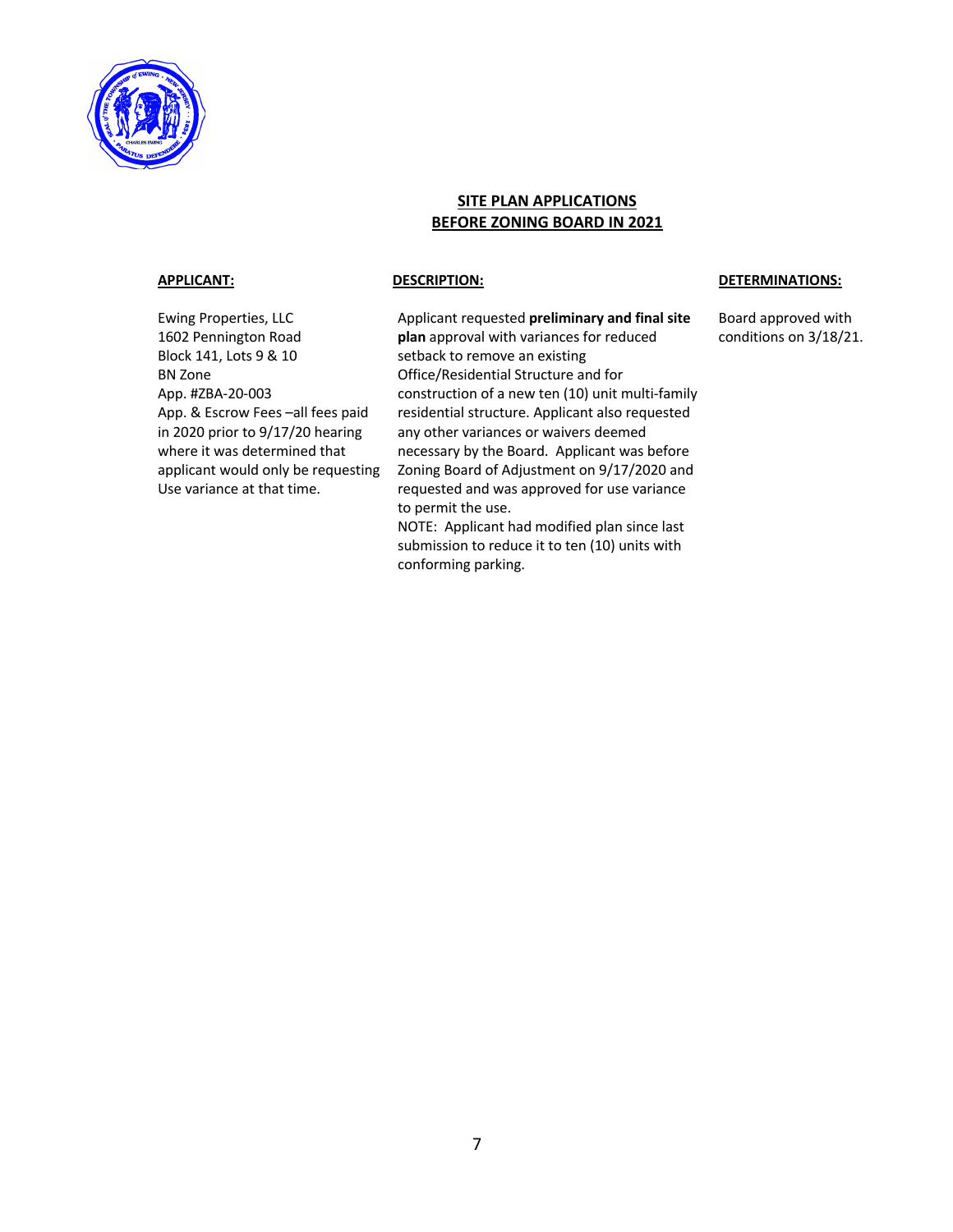

### **BULK VARIANCE APPLICATIONS BEFORE PLANNING BOARD IN 2021**

Blackstone Poultry and Livestock, LLC 333-339 Fourth Street Block 117, Lots 6 & 8 OAR, SA-3 Zone App. #PBA-21-001 App. Fee -\$1,000.00 Escrow posted - \$9,450.00

Justin Fahy 0 Parkside Avenue (across from Bethany Lutheran Church) Block 294, Lots 69 thru 72 R-2 Zone App. #PBA-21-002 App. Fee - \$850.00 Escrow posted - \$3,900.00

Universal Display Corp., LLC 375 Phillips Boulevard Block 225.02, Lot 53 IP-1 Zone App. #PBA-21-003 App. Fee- \$1,000.00 Escrow posted \$9,450.00

Applicant requested major preliminary and final site plan approval with **variances** and waivers to permit Applicant to use existing building and property to conduct poultry distribution operations, indoor and outdoor storage and office space. Applicant also requested any other variances or waivers deemed necessary by the Board.

Applicant requested subdivision approval with **variances** to create three residential building lots. Applicant also requested any other variances or waivers deemed necessary by the Board.

### **APPLICANT: DESCRIPTION: DETERMINATIONS:**

Board approved with conditions 5/6/21.

Board approved with conditions 6/3/2021.

Applicant requested preliminary and final site plan approval with **variances** for construction of two (2) one-story additions totaling approximately 4,830 square feet, and in each instance the addition is exacerbating the existing rear yard setback non-conformity. Applicant also requested a rear yard **variance** for an accessory building/generator as a minimum off 25 feet is required and only 10 feet is proposed. Applicant also requested any other variances or waivers deemed necessary by the Board.

Board approved with conditions 8/5/21.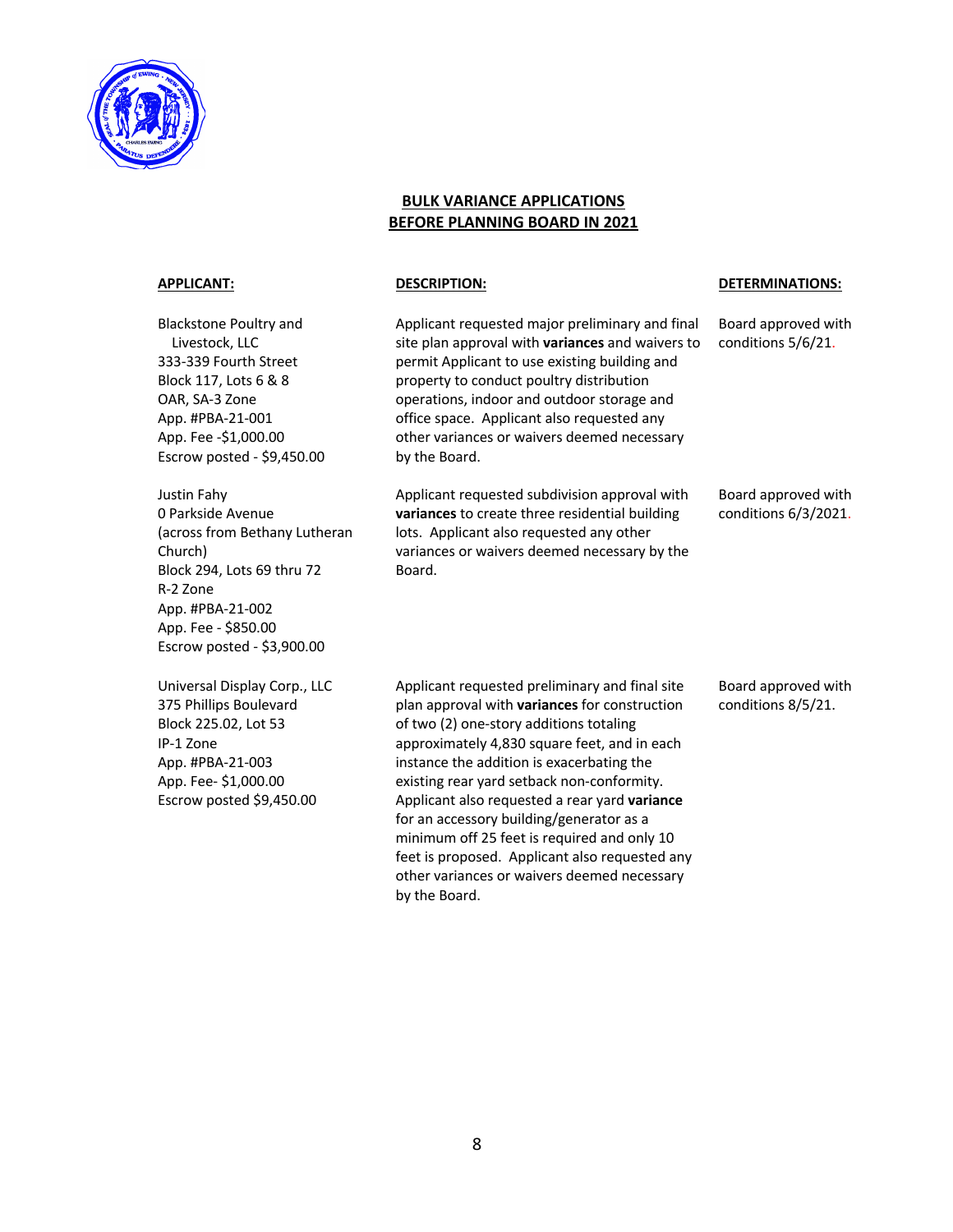

Ewing Prop., LLC Silvia Street Block 341.01, Lots 3.01 & 5.01 TC Zone App. #PBA-21-004 App. Fee - \$1,900.00 Escrow posted - \$32,840.00

Applicant requested minor subdivision, lot consolidation, preliminary and final site plan approval, waivers and **variances** to convert an existing 2 story office building to 42 residential apartments and build four (4) multi-family 3 story residential buildings containing 96 dwelling units plus all attendant site improvements. Applicant also requested variance to permit height of the existing 2 story building where a minimum building height of 2- 1/2 stories is required for multi-family residential buildings. Applicant also requested any other variances or waivers deemed necessary by the Board.

Board approved with conditions 10/7/21.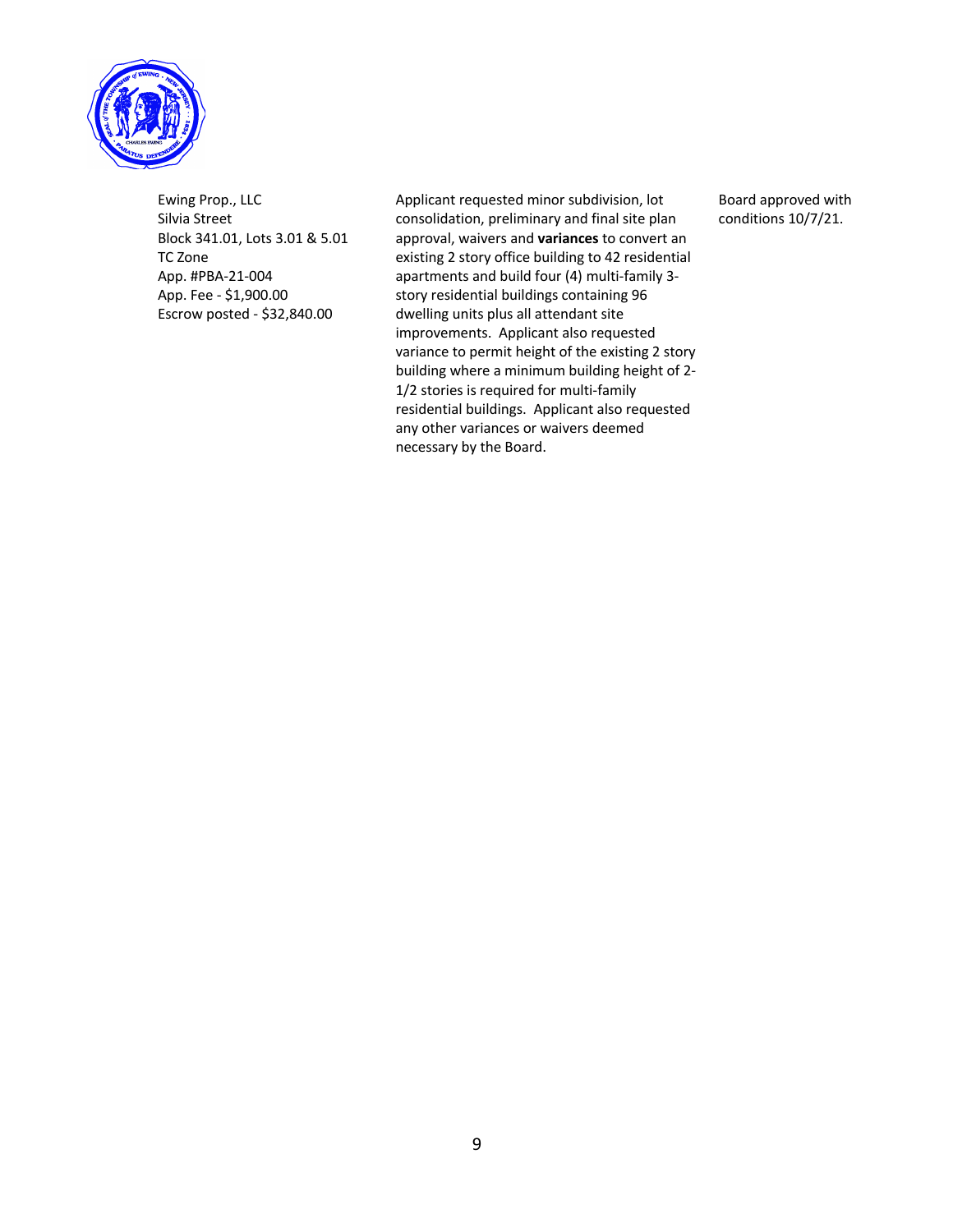

### **SUBDIVISIONS AND/OR LOT CONSOLIDATIONS BEFORE PLANNING BOARD IN 2021**

Applicant requested **subdivision** approval with

Justin Fahy 0 Parkside Avenue (across from Bethany Lutheran Church) Block 294, Lots 69 thru 72 R-2 Zone App. #PBA-21-002 App. Fee - \$850.00 Escrow posted - \$3,900.00

variances to create three residential building lots. Applicant also requested any other variances or waivers deemed necessary by the Board.

Board approved with conditions 6/3/21.

Ewing Prop., LLC Silvia Street Block 341.01, Lots 3.01 & 5.01 TC Zone App. #PBA-21-004 App. Fee - \$1,900.00 Escrow posted - \$32,840.00

Applicant requested **minor subdivision, lot consolidation**, preliminary and final site plan approval, waivers and variances to convert an existing 2 story office building to 42 residential apartments and build four (4) multi-family 3 story residential buildings containing 96 dwelling units plus all attendant site improvements. Applicant also requested variance to permit height of the existing 2 story building where a minimum building height of 2- 1/2 stories is required for multi-family residential buildings. Applicant also requested any other variances or waivers deemed necessary by the Board.

Board approved with conditions 10/7/21.

Board approved with conditions 10/7/21.

G & K Realty, LLC 111-115 Spring Garden Avenue Block 590, Lots 6, 7 & 8 IP-3 Zone App. #PBA-21-005 App. Fee - \$1,400.00 Escrow posted - \$6,383.00

Applicant requested preliminary and final site plan approval with **lot consolidation** for construction of a 6,588 sf one-story warehouse building as well associated improvements. Applicant also requested any other variances or waivers deemed necessary by the Board.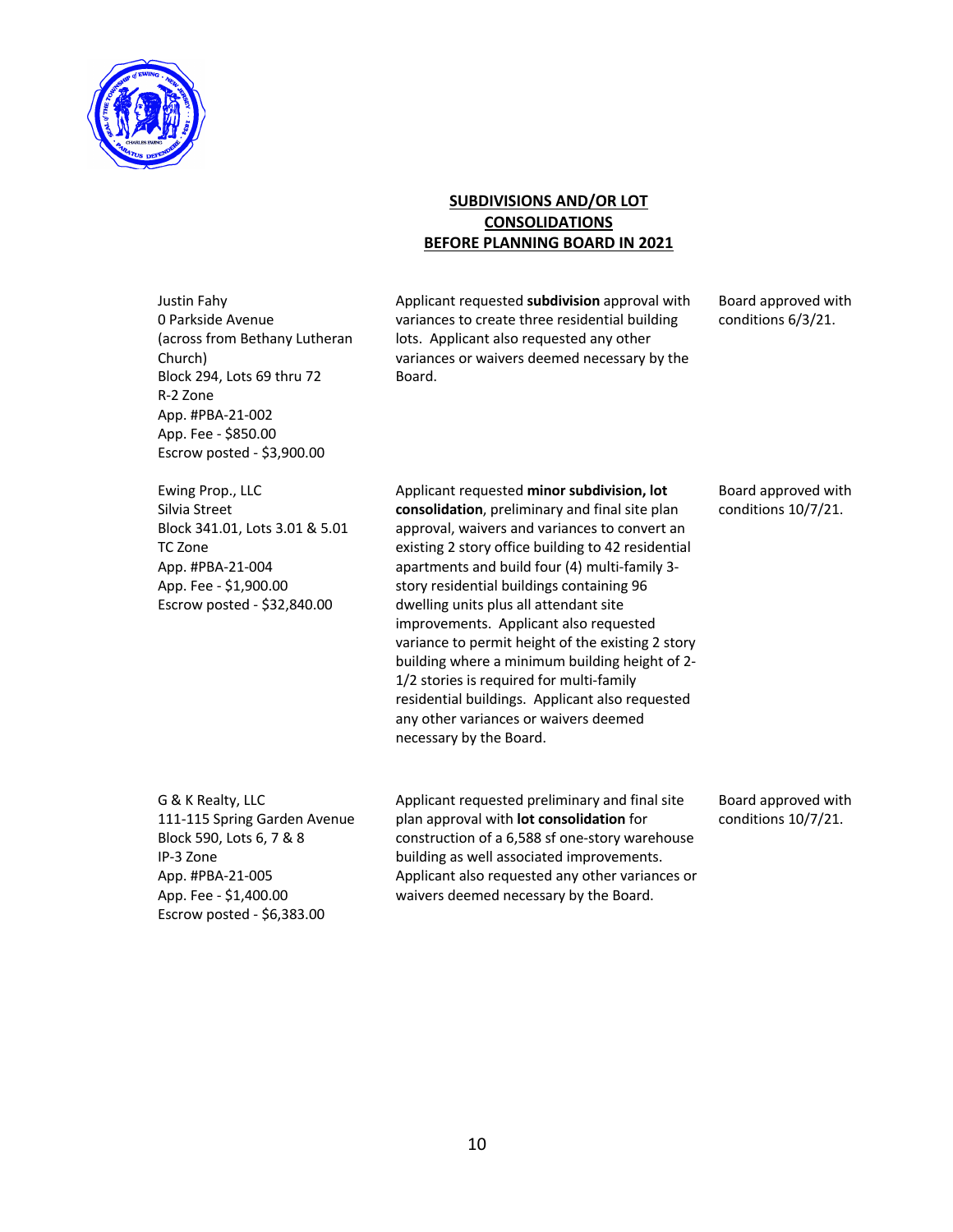

### **SITE PLAN APPLICATIONS BEFORE PLANNING BOARD IN 2021**

Blackstone Poultry and Livestock, LLC 333-339 Fourth Street Block 117, Lots 6 & 8 OAR, SA-3 Zone App. #PBA-21-001 App. Fee -\$1,000.00 Escrow posted - \$9,450.00

Universal Display Corp., LLC 375 Phillips Boulevard Block 225.02, Lot 53 IP-1 Zone App. #PBA-21-003 App. Fee- \$1,000.00 Escrow posted \$9,450.00

Ewing Prop., LLC Silvia Street Block 341.01, Lots 3.01 & 5.01 TC Zone App. #PBA-21-004 App. Fee - \$1,900.00 Escrow posted - \$32,840.00

Applicant requested major **preliminary and final site** plan approval with variances and waivers to permit Applicant to use existing building and property to conduct poultry distribution operations, indoor and outdoor storage and office space. Applicant also requested any other variances or waivers deemed necessary by the Board.

Applicant requested **preliminary and final site plan** approval with variances for construction of two (2) one-story additions totaling approximately 4,830 square feet, and in each instance the addition is exacerbating the existing rear yard setback non-conformity. Applicant also requested a rear yard variance for an accessory building/generator as a minimum off 25 feet is required and only 10 feet is proposed. Applicant also requested any other variances or waivers deemed necessary by the Board.

Applicant requested minor subdivision, lot consolidation, **preliminary and final site plan approval**, waivers and variances to convert an existing 2 story office building to 42 residential apartments and build four (4) multi-family 3 story residential buildings containing 96 dwelling units plus all attendant site improvements. Applicant also requested variance to permit height of the existing 2 story building where a minimum building height of 2- 1/2 stories is required for multi-family residential buildings. Applicant also requested any other variances or waivers deemed necessary by the Board.

### **APPLICANT: DESCRIPTION: DETERMINATIONS:**

Board approved with conditions 5/6/21.

Board approved with conditions 8/5/21.

Board approved with conditions 10/7/21.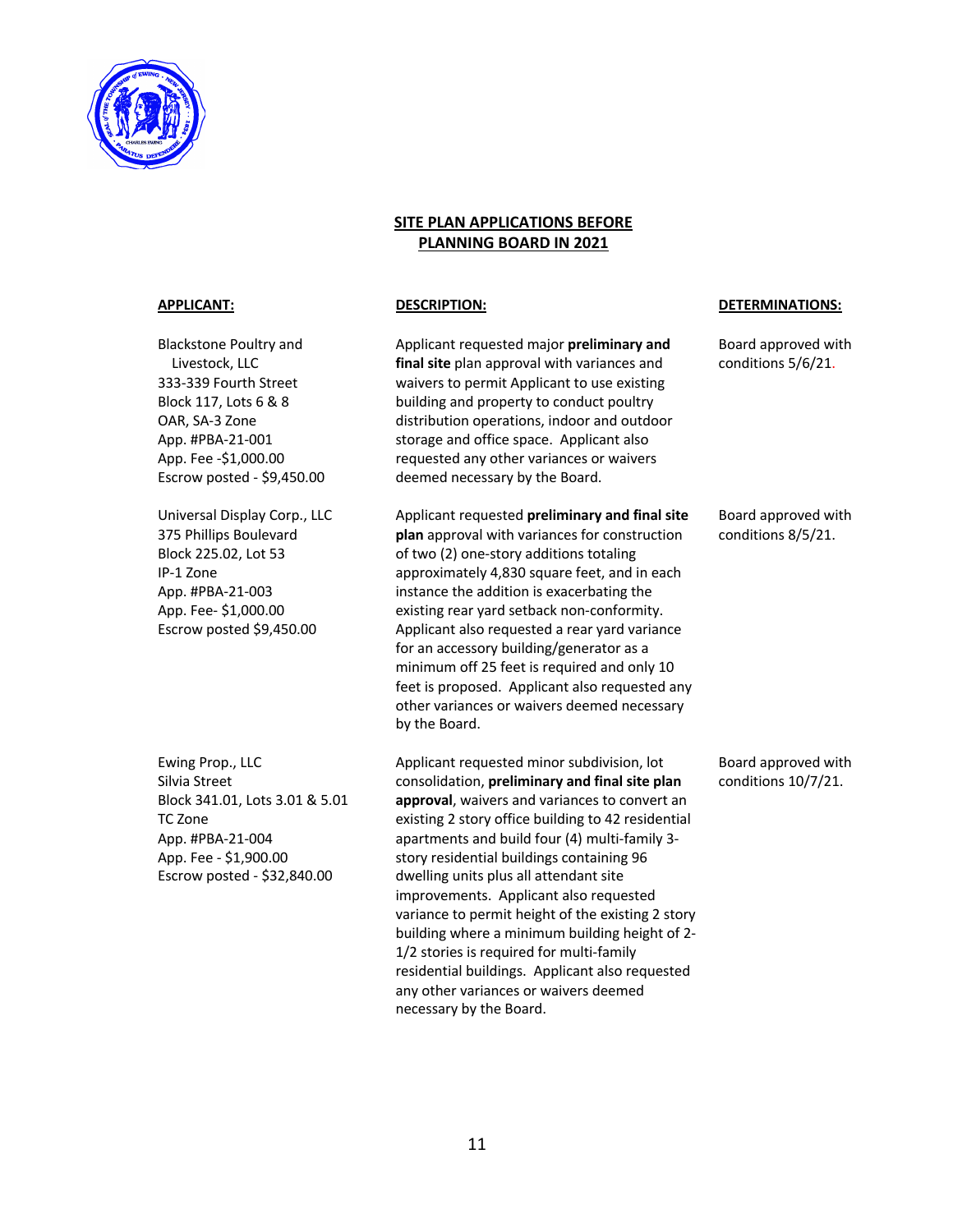

G & K Realty, LLC 111-115 Spring Garden Avenue Block 590, Lots 6, 7 & 8 IP-3 Zone App. #PBA-21-005 App. Fee - \$1,400.00 Escrow posted - \$6,383.00

### Applicant requested **preliminary and final site plan** approval with lot consolidation for construction of a 6,588 sf one-story warehouse building as well associated improvements. Applicant also requested any other variances or waivers deemed necessary by the Board.

Board approved with conditions 10/7/21.